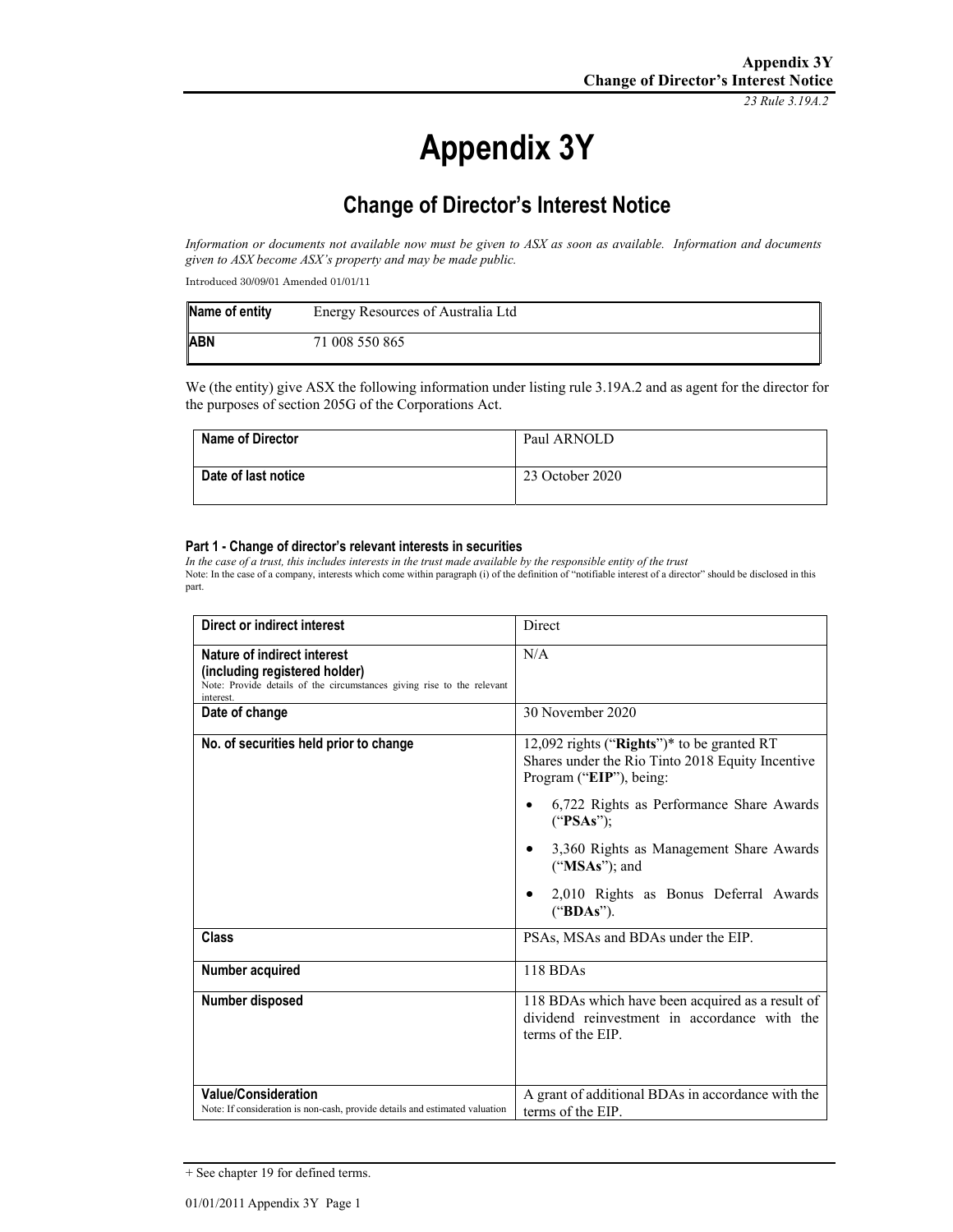| No. of securities held after change                                                                                                                                     | 12,210 Rights, being:                                    |
|-------------------------------------------------------------------------------------------------------------------------------------------------------------------------|----------------------------------------------------------|
|                                                                                                                                                                         | 6,722 PSAs;                                              |
|                                                                                                                                                                         | 3,360 MSAs; and                                          |
|                                                                                                                                                                         | 2,128 BDAs.                                              |
| Nature of change<br>Example: on-market trade, off-market trade, exercise of options, issue of<br>securities under dividend reinvestment plan, participation in buy-back | Issue of securities under dividend reinvestment<br>plan. |

| <b>Direct or indirect interest</b>                                                                                                                                      | Direct                                                                                                                                                                                               |
|-------------------------------------------------------------------------------------------------------------------------------------------------------------------------|------------------------------------------------------------------------------------------------------------------------------------------------------------------------------------------------------|
| <b>Nature of indirect interest</b><br>(including registered holder)<br>Note: Provide details of the circumstances giving rise to the relevant<br>interest.              | N/A                                                                                                                                                                                                  |
| Date of change                                                                                                                                                          | 1 December 2020                                                                                                                                                                                      |
| No. of securities held prior to change                                                                                                                                  | 12,210 rights ("Rights")* to be granted RT<br>Shares under the Rio Tinto 2018 Equity Incentive<br>Program ("EIP"), being:                                                                            |
|                                                                                                                                                                         | 6,722 Rights as Performance Share Awards<br>("PSAs");                                                                                                                                                |
|                                                                                                                                                                         | 3,360 Rights as Management Share Awards<br>("MSAs"); and                                                                                                                                             |
|                                                                                                                                                                         | 2,128 Rights as Bonus Deferral Awards<br>("BDAs").                                                                                                                                                   |
| <b>Class</b>                                                                                                                                                            | PSAs, MSAs and BDAs under the EIP.                                                                                                                                                                   |
| Number acquired                                                                                                                                                         | N/A                                                                                                                                                                                                  |
| Number disposed                                                                                                                                                         | 862 BDAs, being the number of Rights which have<br>vested resulting in a grant of a corresponding<br>allocation of RT Shares in accordance with the<br>terms of the EIP.                             |
| <b>Value/Consideration</b><br>Note: If consideration is non-cash, provide details and estimated valuation                                                               | Disposal of Rights under the EIP for nil<br>consideration, resulting in a grant of<br><sub>a</sub><br>corresponding allocation of RT<br><b>Shares</b><br>in<br>accordance with the terms of the EIP. |
| No. of securities held after change                                                                                                                                     | 11,348 Rights, being:                                                                                                                                                                                |
|                                                                                                                                                                         | 6,722 PSAs;                                                                                                                                                                                          |
|                                                                                                                                                                         | 3,360 MSAs; and                                                                                                                                                                                      |
|                                                                                                                                                                         | 1,266 BDAs.                                                                                                                                                                                          |
| Nature of change<br>Example: on-market trade, off-market trade, exercise of options, issue of<br>securities under dividend reinvestment plan, participation in buy-back | Vesting of Rights under the terms of the EIP.                                                                                                                                                        |

\* In accordance with the rules of the EIP, upon vesting Mr Arnold may receive additional RT Shares in lieu of dividends that would have been paid to him in the period from grant on the base number of RT Shares, the subject of the Rights that vest.

<sup>+</sup> See chapter 19 for defined terms.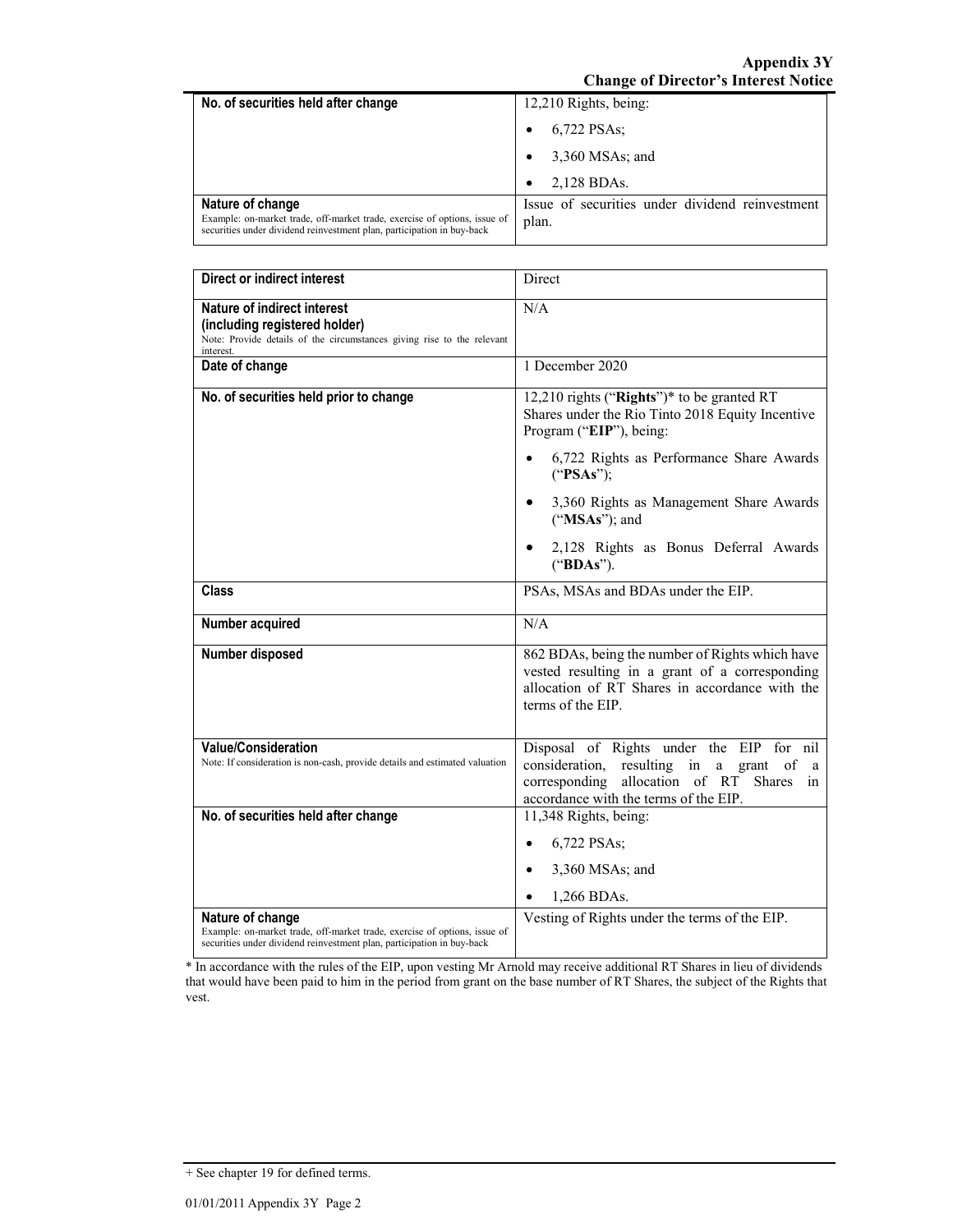| Direct or indirect interest                                                                                                                                             | Indirect                                                                                                                                                                   |
|-------------------------------------------------------------------------------------------------------------------------------------------------------------------------|----------------------------------------------------------------------------------------------------------------------------------------------------------------------------|
| Nature of indirect interest<br>(including registered holder)<br>Note: Provide details of the circumstances giving rise to the relevant<br>interest.                     | Rio Tinto Limited ordinary shares ("RT Shares")<br>held by Computershare Company Nominees<br>Limited (as nominee for the Vested Share Account<br>on behalf of Paul Arnold) |
| Date of change                                                                                                                                                          | 1 December 2020                                                                                                                                                            |
| No. of securities held prior to change                                                                                                                                  | 2,337 RT Shares                                                                                                                                                            |
| <b>Class</b>                                                                                                                                                            | RT Shares                                                                                                                                                                  |
| Number acquired                                                                                                                                                         | 862 RT Shares                                                                                                                                                              |
| <b>Number disposed</b>                                                                                                                                                  | N/A                                                                                                                                                                        |
| <b>Value/Consideration</b><br>Note: If consideration is non-cash, provide details and estimated valuation                                                               | Acquisition of RT Shares pursuant to the vesting<br>of Rights under the EIP for nil consideration.                                                                         |
| No. of securities held after change                                                                                                                                     | 3,199 RT Shares                                                                                                                                                            |
| Nature of change<br>Example: on-market trade, off-market trade, exercise of options, issue of<br>securities under dividend reinvestment plan, participation in buy-back | N/A                                                                                                                                                                        |

| Direct or indirect interest                                                                                                                                             | Indirect                                                                                                                                                                   |
|-------------------------------------------------------------------------------------------------------------------------------------------------------------------------|----------------------------------------------------------------------------------------------------------------------------------------------------------------------------|
| Nature of indirect interest<br>(including registered holder)<br>Note: Provide details of the circumstances giving rise to the relevant<br>interest.                     | Rio Tinto Limited ordinary shares ("RT Shares")<br>held by Computershare Company Nominees<br>Limited (as nominee for the Vested Share Account<br>on behalf of Paul Arnold) |
| Date of change                                                                                                                                                          | 2. December 2020                                                                                                                                                           |
| No. of securities held prior to change                                                                                                                                  | 3,199 RT Shares                                                                                                                                                            |
| <b>Class</b>                                                                                                                                                            | RT Shares                                                                                                                                                                  |
| Number acquired                                                                                                                                                         | N/A                                                                                                                                                                        |
| Number disposed                                                                                                                                                         | 1,500 RT Shares                                                                                                                                                            |
| <b>Value/Consideration</b><br>Note: If consideration is non-cash, provide details and estimated valuation                                                               | On market trade at \$104.45 per RT share                                                                                                                                   |
| No. of securities held after change                                                                                                                                     | 1,699 RT Shares                                                                                                                                                            |
| Nature of change<br>Example: on-market trade, off-market trade, exercise of options, issue of<br>securities under dividend reinvestment plan, participation in buy-back | N/A                                                                                                                                                                        |

<sup>+</sup> See chapter 19 for defined terms.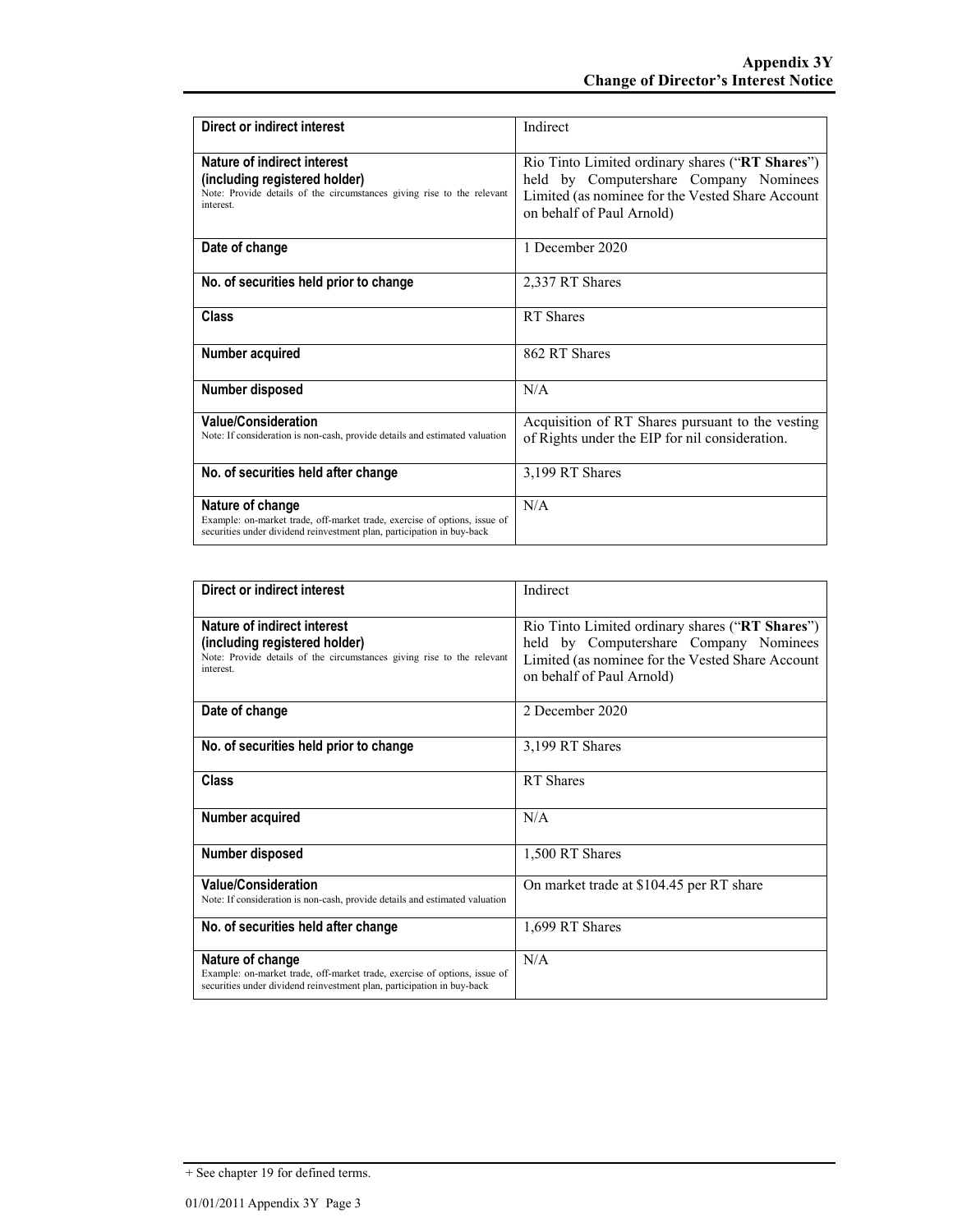| Direct or indirect interest                                                                                                                                             | Indirect                                                                                                                                                                                                                                                                                          |
|-------------------------------------------------------------------------------------------------------------------------------------------------------------------------|---------------------------------------------------------------------------------------------------------------------------------------------------------------------------------------------------------------------------------------------------------------------------------------------------|
| Nature of indirect interest<br>(including registered holder)<br>Note: Provide details of the circumstances giving rise to the relevant<br>interest.                     | Indirect interest in RT Shares acquired under<br>myShare, the Rio Tinto Limited Global Employee<br>Share Plan ("myShare"), held by Computershare<br>Trustees (Jersey) Limited on behalf of Mr Arnold,<br>and a conditional right to additional matching RT<br>Shares ("Matching RT Share Rights") |
| Date of change                                                                                                                                                          | N/A                                                                                                                                                                                                                                                                                               |
| No. of securities held prior to change                                                                                                                                  | N/A                                                                                                                                                                                                                                                                                               |
| Class                                                                                                                                                                   | RT Shares and Matching RT Share Rights                                                                                                                                                                                                                                                            |
| Number acquired                                                                                                                                                         | N/A                                                                                                                                                                                                                                                                                               |
| Number disposed                                                                                                                                                         | N/A                                                                                                                                                                                                                                                                                               |
| <b>Value/Consideration</b><br>Note: If consideration is non-cash, provide details and estimated valuation                                                               | N/A                                                                                                                                                                                                                                                                                               |
| No. of securities held after change                                                                                                                                     | 442 RT Shares<br>200 Matching RT Share Rights <sup>1</sup>                                                                                                                                                                                                                                        |
| Nature of change<br>Example: on-market trade, off-market trade, exercise of options, issue of<br>securities under dividend reinvestment plan, participation in buy-back | N/A                                                                                                                                                                                                                                                                                               |

\* In accordance with the rules of myShare, upon vesting Mr Arnold may receive additional RT Shares in lieu of dividends that would have been paid to him in the period from grant on the base number of RT Shares, the subject of the Rights that vest.

| Direct or indirect interest                                                                                                                                             | Direct        |
|-------------------------------------------------------------------------------------------------------------------------------------------------------------------------|---------------|
| Nature of indirect interest<br>(including registered holder)<br>Note: Provide details of the circumstances giving rise to the relevant<br>interest.                     | N/A           |
| Date of change                                                                                                                                                          | N/A           |
| No. of securities held prior to change                                                                                                                                  | 100 RT Shares |
| <b>Class</b>                                                                                                                                                            | RT Shares     |
| Number acquired                                                                                                                                                         | N/A           |
| Number disposed                                                                                                                                                         | $N/A$ .       |
| <b>Value/Consideration</b><br>Note: If consideration is non-cash, provide details and estimated valuation                                                               | $N/A$ .       |
| No. of securities held after change                                                                                                                                     | 100 RT Shares |
| Nature of change<br>Example: on-market trade, off-market trade, exercise of options, issue of<br>securities under dividend reinvestment plan, participation in buy-back | N/A           |

<sup>&</sup>lt;sup>1</sup> The number of RT Shares and Matching RT Share Rights differs from the 23 October 2020 Appendix 3Y due to 8 Matching RT Share Rights vesting on 22 October 2020. There was no change in Mr Arnold's overall interest under myShare as a result of the 8 Matching RT Share Rights vesting on 22 October 2020.

-

<sup>+</sup> See chapter 19 for defined terms.